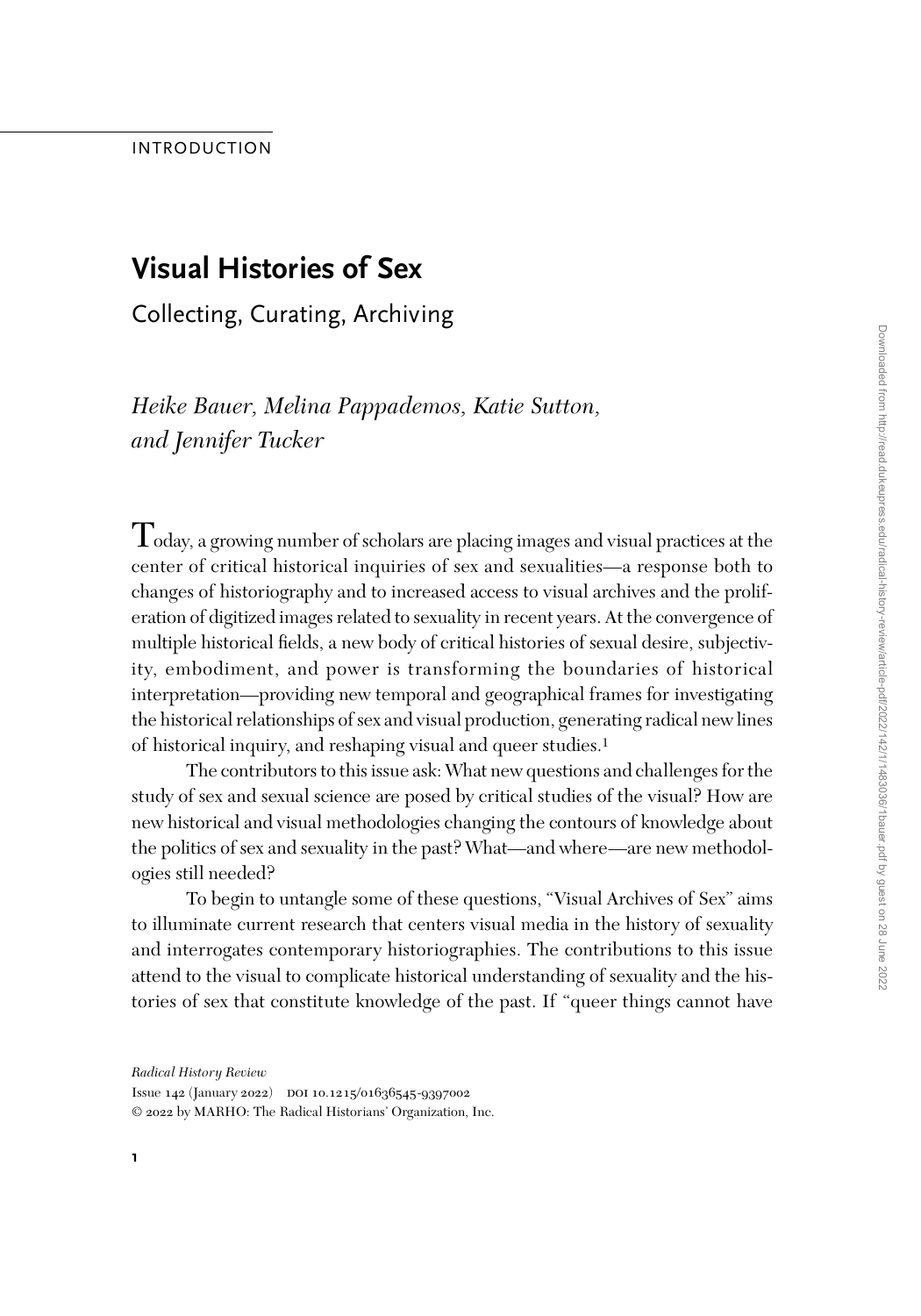straight histories," as Daniel Marshall, Kevin P. Murphy, and Zeb Tortorici have argued in their analysis of queer archives and archiving, then the history of "sex" itself is arguably the queerest thing of them all.<sup>2</sup> Spanning a wide range of phenomena—from bodies, desires, and sexual practices to the affective, social, and political vicissitudes of identity—sex is a queer subject for historians because it has no straightforward archival presence. Its imprint on the past can be found in a wide range of sources associated with social and cultural history, the history of science, medicine and technology, material history, and the history of ideas. It intersects with histories of gender, race and racism, class, and disability and is concerned with the production and experiential realities of sexual lives, ideas, and bodies, and their affective reach.

## A New Visual History of Sexuality?

Visual analysis has come to play a significant role in a number of areas of radical inquiry, including fields cognate to the history of sexuality, such as histories of science and medicine, slavery, and the body.<sup>3</sup> Despite the proliferation of recent curatorial work on gender and sexual histories, however, many historians of sex have yet to engage fully with new visual methods and archive theories. Initially, at least, the history of sexuality as a field was constituted primarily as a history of words and discourses, influenced by Michel Foucault's critique of the discursive production of sexuality in modern Western science.<sup>4</sup> Studies of the emergence of the modern sexual vocabulary in Europe and the United States—terms such as homosexuality and fetishism—have since generated valuable insights into the formation of collective modes of identification, including in terms of the political gains, necessities, and limits of focusing on issues of taxonomy and a common language of sex.<sup>5</sup>

The interventions of historians working on different regions of the world, in turn, have expanded the geopolitical and temporal frames of investigation beyond Europe and North America to investigate the complex entanglements of Western "sexuality" in colonialism and anticolonialism.<sup>6</sup> Furthermore, scholarship on gender, and especially transgender, has challenged the privileging of sexuality itself in studies of the development of a modern way of thinking about "sex," including in relation to the natural environment.<sup>7</sup> Yet if "the historiography of sexology is young," as Kirsten Leng and Katie Sutton have observed in their recent reassessment of the field, sex itself remains a slippery subject for historians.<sup>8</sup> A site of regulation as much as an expression of intimate desires, sex is both a discursive construct and a deeply experienced reality around which all kinds of social fantasies congeal a queer temporality that forges ahistorical, anachronistic, and cross-temporal affective connections.

The very question of what counts as sexual "history" is itself contested, not only because of the complexity of the subject but also because of the relationship of sexual pasts to the present day—what critic Elizabeth Freeman calls an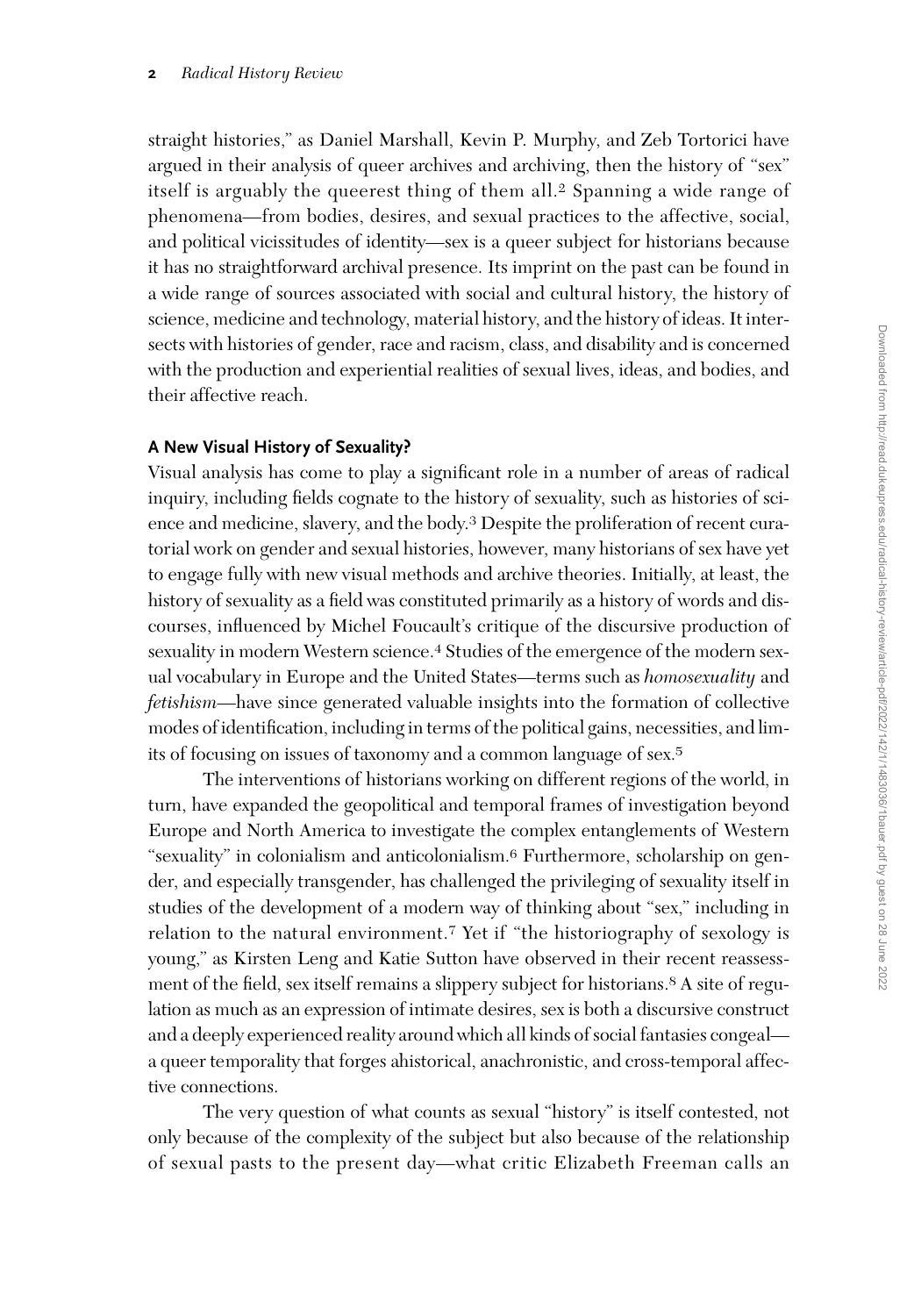"erotohistoriography" that reaches across time.<sup>9</sup> What counts for some people as sexual history today because it took part before they were born remains part of the lived experience of an older generation whose sexual and political coming of age took place during the second part of the twentieth century. It is a profound critical challenge to acknowledge such different temporal relationships to the present without falling back onto Enlightenment chronologies of (sexual) progress. Furthermore, classification schemes for databases, which are hierarchical in nature, "don't do well" with the "unfixedness" of social identities.<sup>10</sup>

### Sex, Power, Archives

"Archives are not inert historical collections," noted the historian Stuart Hall, adding, "They always stand in an active, dialogic, relation to the questions which the present puts to the past."<sup>11</sup> Archives play an important role in shaping and negotiating both lived histories and access to (and understanding of) the recent and distant past. As what Ann Cvetkovich calls "repositories of feelings," they are also sites of institutional power and manifestations of colonial ordering practices.<sup>12</sup> Historical records relating to sexual matters may be constituted around archives that attest to long histories of oppression and violence. They range from premodern religious doctrine on sexual sin to modern homosexuality trial records, and they cover topics as diverse as the classification of sexual types and behaviors in modern medicine and science and the colonial and racial laws circumscribing love and desire. Yet the issue of the archive concerns not only those that historically have served the church and the nation-state. More fundamentally, the term now encompasses private as well as public collections and, indeed, "unofficial, idiosyncratic, and personal collections of material."<sup>13</sup> Moreover, a focus on a range of media draws our attention to the "sheer heterogeneity of visual archives" in which sexually explicit images occur.<sup>14</sup>

For many historians today, the meanings of these ephemeral "archives of feeling" open up histories of queer resistance and hope, creativity, and pleasure in the face of severe censorship and other restrictions.<sup>15</sup> As Amy L. Stone and Jaime Cantrell observe, "The archive supposedly creates some order and legibility to what was previously hidden and illegible."<sup>16</sup> Archives thus can offer glimpses of the experiential and affective dimensions of lives lived in the past, often in conditions that sought to deny their existence. Unpacking the historical meanings and effects of visual archives of sex also invites us to reflect on the affective and experiential registers of sources that speak in startlingly immediate ways.

### Intersectional Frameworks

There is expansive opportunity to speculate within and across visual archives of sex to exhume sites of desire and myths inscribed on sexualized and racialized bodies. Such critical inquiries into visual sex can, potentially, destabilize Western norms,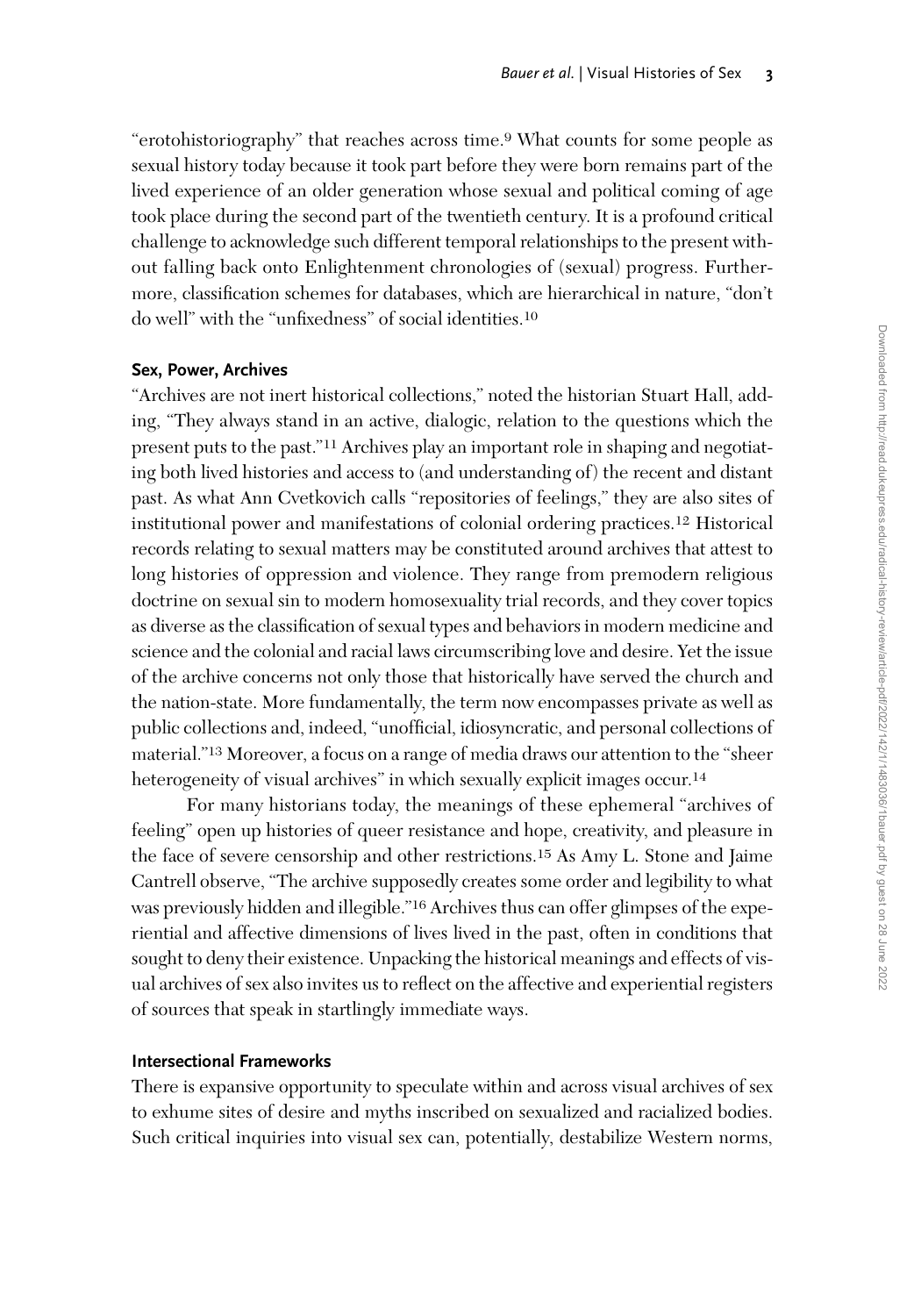forms of whiteness, and Euro-centric universalisms, including unseating the primacy of the white male gaze and its attendant violence (both discursive and physical), which fundamentally erase Black, Indigenous, People of Color (BIPOC), especially BIPOC women's, affective lives. Where scholars research the structures and quotidian practices of racial and economic exploitation, visual archives offer an opportunity to challenge narratives of domination and control and to contend with women's and non-white men's lives. Rather than othering racialized populations, casting their desires as diseased and perverse and their bodies consumable (visually and otherwise) for others' pleasure, visual culture can speak to the proliferation among marginalized populations of joy, pleasure, resistance, and the active refusal to accept the erasure of one's own humanity. Decades ago, Audre Lorde spoke to the colonization of women's bodies and disjunctures that violate human needs, in Uses of the Erotic, the Erotic as Power (1978): "The principal horror of any system that defines . . . human need to the exclusion of the psychic and emotional components of that need . . . is that it robs our work of its erotic value, its erotic power and life appeal and fulfillment."<sup>17</sup> Through our contributors, this issue argues that visual culture pulls back the curtain on what is visible and who sees, knows, controls, and holds power in everyday relations. That is, we expose some of the tensions that lie between the externally visible and internal processes of thinking.

Visual culture studies have mapped onto Black studies in wonderfully revealing ways. Scholars, such as historical archaeologist Whitney Battle-Baptiste and race and feminsit studies scholar Britt Rusert, have examined antiracism, selfrepresentation, and the politics of seeing to produce excellent work.<sup>18</sup> The collection of images—richly tonal photographs and infographics—demonstrates the sheer depth of analytic force freed by visual landscapes to recover Black experiences. A question is raised as a central concern across several of the issue's contributors: what scholarly terrain in studies of racism/antiracism, Blackness, and self-representation might be tilled using visual archives of sex? The battle over representation and political norms (perversion and control versus agency and desire), through visual interrogatives, signifiers, metaphors, and positionality, shows both the power of looking and how visual archives of sex are always racialized, and vice versa. The visual is a lens onto the human condition—the degree of (in)compatibility between what is externally visible and processes internally felt. Scholars of race, Blackness, gender, and sexuality can use these insights to foreground intersecting identities alongside a long, concomitant history of antiracist activism. Thus, read on a visual plane, Black intimations, desires, and the repudiation of myths of inhumanity and perversion refine and expand our understanding of strategies of resistance. This reconfiguration of historical methods destabilizes racialist narratives, particularly whiteness, revealing that white male supremacy is neither normative nor omnipresent. Further, visual archives can recover multiple proximities between Blackness and sex and their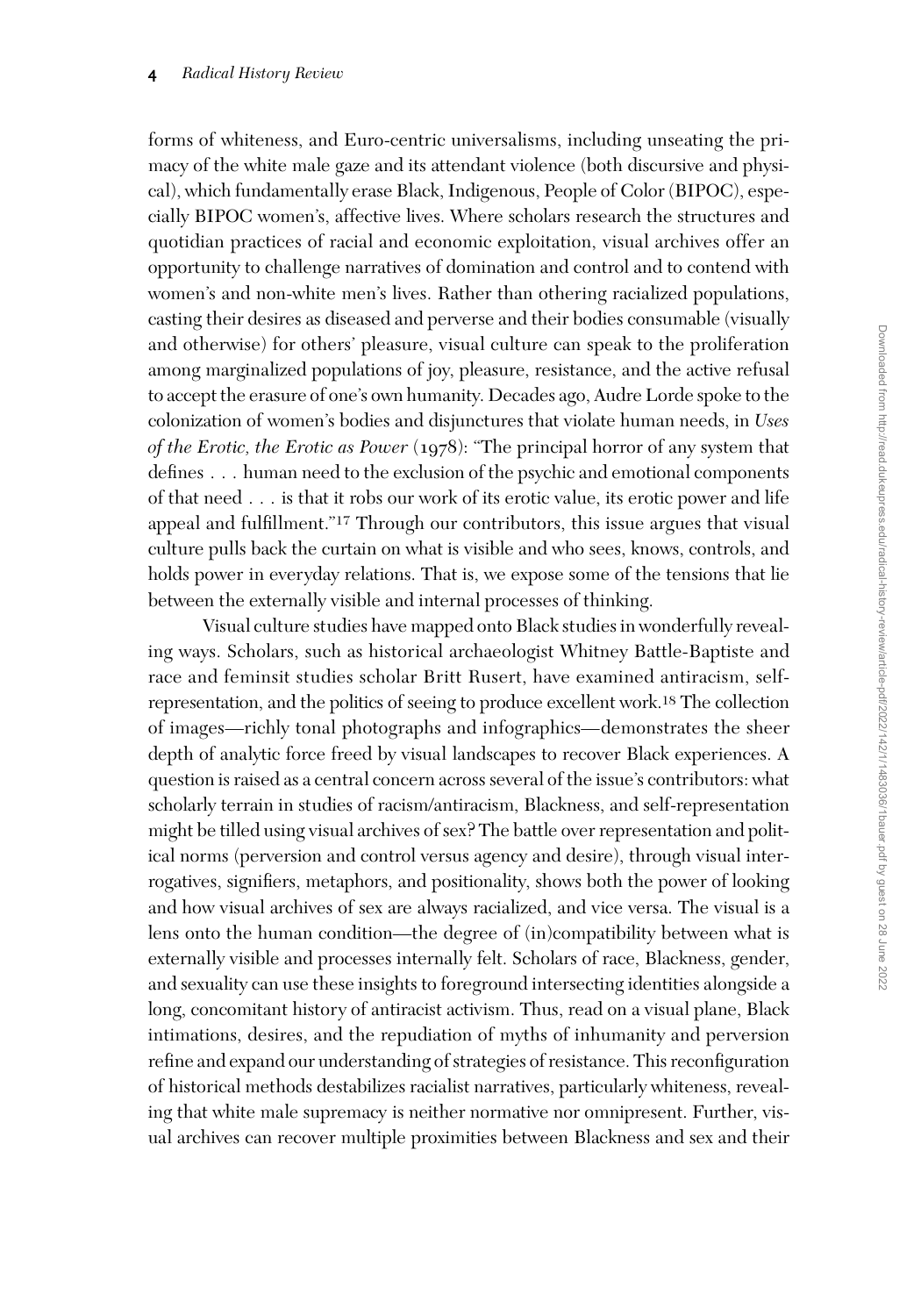many paths toward social justice. As rukus! curator, theater director, and filmmaker Topher Campbell posits in this issue, grappling with race and the erotic by archiving visual sex practices is integral to the struggle for racial and sexual justice in the United Kingdom. The mission of the rukus! project, a rich visual archive of Black LGBTQ+ individual and community lives, is to collect, preserve, exhibit, and otherwise make available for the first time to the public, historical, cultural, and artistic materials related to the Black lesbian, gay, bisexual, and transgender communities in the United Kingdom through exhibitions, film screenings, and other events.<sup>19</sup>

More broadly, visual sources are greatly impacting intersectional frameworks of analyses, perhaps because they offer Black studies and intersectional studies so many opportunities to construct histories of intersecting racial and sexuality politics. They can confirm the disjuncture between affective experiences and the images deployed on behalf of power: to control, quantify, and dehumanize. Of course, images are politicized, the meaning of their revelations generally struggled over. Thus scholars must also consider the ways visual culture supports racialization and control within regimes of power, as Derek Conrad Murray comments to Alexis Boylan in this issue:

I have a lingering concern about the overexposure of African descended folks worldwide, who find themselves the subject of a rapacious Western image culture that consumes black bodies for entertainment purposes . . . as an affective visual spectacle. In many respects, that societal thirst—and the plethora of images it generates—is confused for racial progress, because it grants visibility and provides support and pathways to success for a select few. If we look at African-American life as a totality, and not just the elite . . . we obviously see a disjuncture between the deluge of images of black bodies, contrasted by rampant disenfranchisement.

This RHR issue, then, engages non-white, antiracist, and feminist ways of "seeing" sexuality that challenge norms and myth making drawn from the apparent meanings of archived images. The methods and theories presented here open new pathways to consider what mutual entanglements exist between Black studies and sexuality analytics. How might they, together, elevate scholarly debates and enrich narratives about style, struggle, and the human condition, particularly those that support social justice movements?

### Pornography and Archives

The marginalization of visual histories of sex has at times been facilitated by the large-scale exclusion of such materials from traditional archives, or their relegation into locked cupboards and roped-off areas, such as the British Library's Private Case of erotic printed books from the seventeenth to twentieth centuries (access restrictions have now been removed and the collection fully cataloged).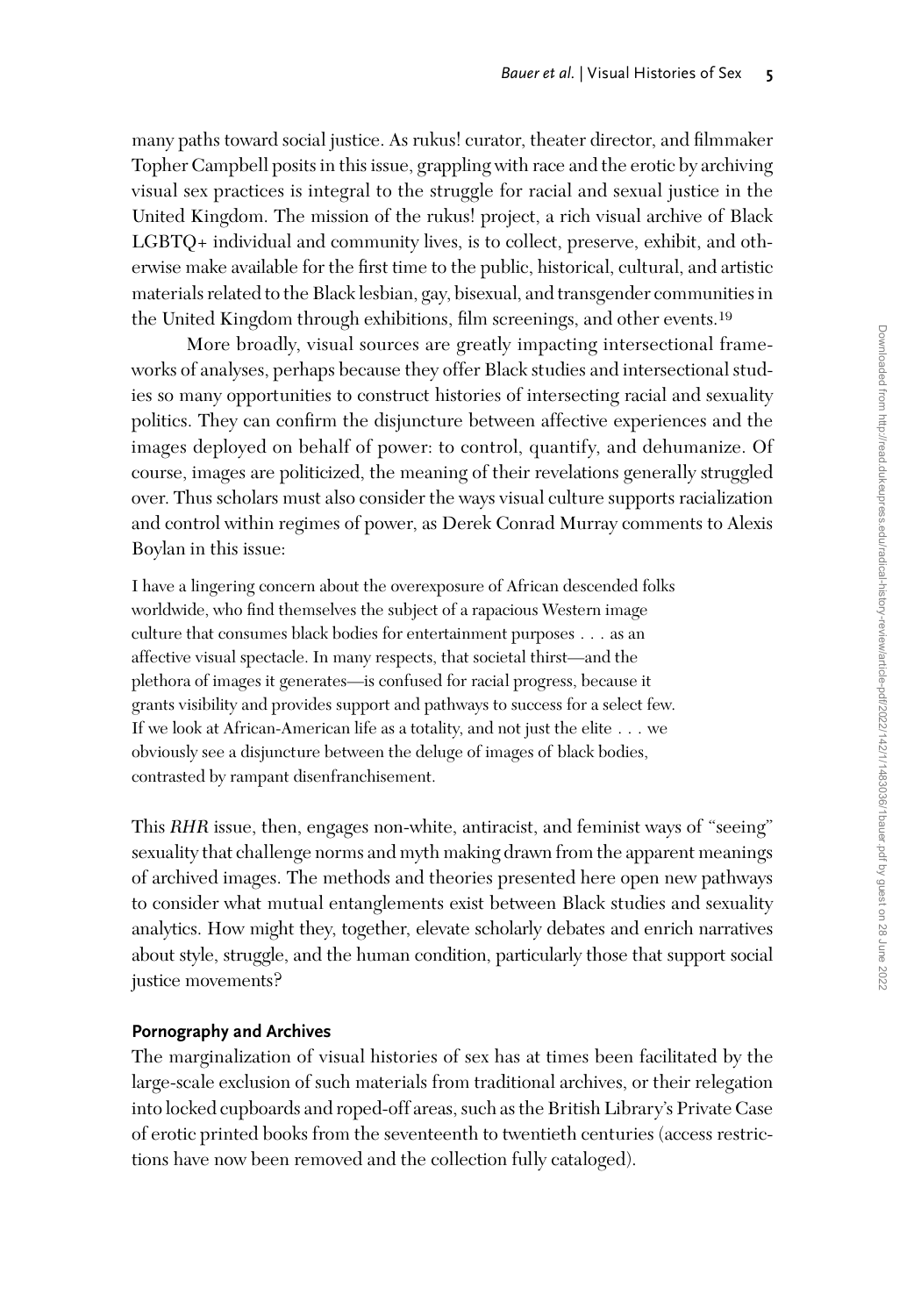Even as they "preserve traces of the past," Tim Dean points out, archives are distinguished by "differing degrees of publicness: the more sensitive their holdings the harder they are to access."<sup>20</sup> The Kinsey Institute at Indiana University, for example, represents a rare university archive to collect sexual ephemera, joining dedicated sex museums and other "alternative archives" such as queer and LGBTQ collections, frequently staffed by volunteers, in carrying much of the weight of preserving sexual pasts.<sup>21</sup> For a brief window of time, from the 1940s to the 1960s, for example, prison wardens and guards shipped seized materials to the Kinsey Institute, creating a unique archive of objects that indicate how, as Lisa Z. Sigel shows, prisoners "created and articulated desire, bodies, and pleasures, how they wrote and drew themselves and others, how they plotted and narrated stories, and how they responded to the surveillance that they knew was taking place."<sup>22</sup> Both the erotic and the pornographic have hovered at the margins of the historiography of sexual science, in which research into historical connections with the adult entertainment industry remains in its infancy. This is despite a strong tradition of sexologists' engaging with media and erotica that move beyond the strictly "scientific," whether by publishing in North American erotic magazines such as *Forum* and *Play*boy in the 1970s and 1980s, as Janice Irvine examines,<sup>23</sup> joining the editorial boards of titillating mid-century popular science magazines such as Sexology in the 1950s, or going back even further, by turning for evidence to the explicit images and materials circulated in the erotic book trade of the late nineteenth and early twentieth centuries.<sup>24</sup>

Yet the histories of people, bodies, and desires that do not match the norms of their time are not just found in official documents. For this reason, José Esteban Muñoz argues, it is necessary to pay attention to "ephemera of evidence": a method of historical inquiry that "does not rest in epistemological foundations but is instead interested in following traces, glimmers, residues, and specks of things."<sup>25</sup> This includes the need to attend to fleeting, unconventional forms of evidence, while insisting on how even evidence of the erasure of histories of non-normative desires and sexualities can promote productive historiographical reflection.

## Digital Technology and Media Histories

New critical approaches to visual materials offer one way of following the often elusive traces of sexual pasts—beyond the sexological frameworks that have come to dominate modern ways of thinking about sex. For example, historian Cait McKinney's queer history of lesbian media technologies coined the term information activists to describe a series of social movement organizations and individuals in the United States and Canada "who responded to their frustrated desire for information about lesbian history and lesbian life by generating that information themselves."<sup>26</sup> Late twentieth-century radical feminists, she shows, designed "complex multimedia practices" to circulate information that was difficult—or even impossible—to come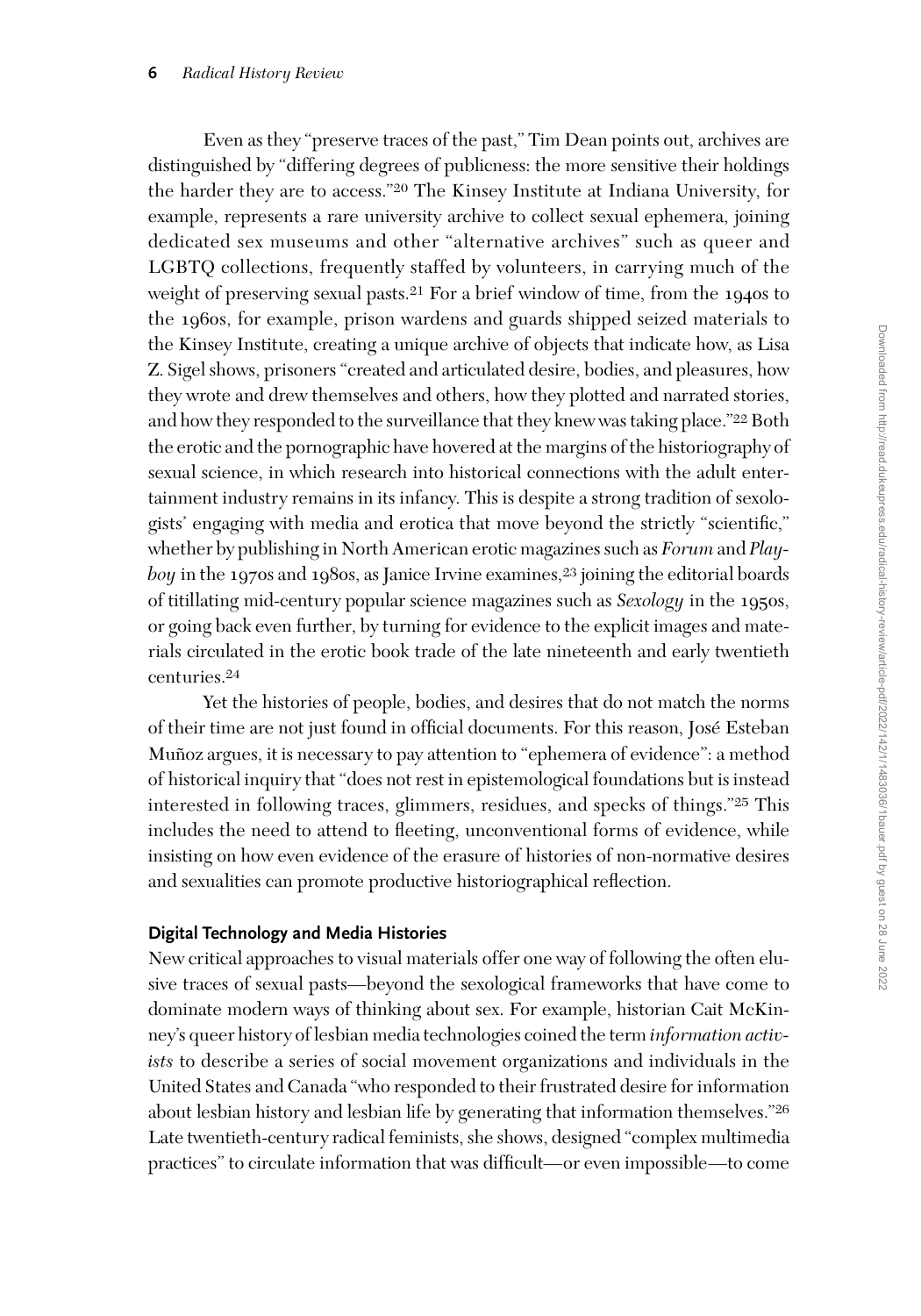by otherwise. Historicizing feminism and other social movements means explorations with a range of materials and processes—such as community-generated databases, newsletters, and other information—as conditions of possibility. "Queer digital archives built by community groups," McKinney writes, "find ways to maintain traces of how objects were used by activists, such as the high-resolution photographs of actual [cassette] tapes that accompany each streaming audio file produced by the Lesbian Herstory Archives." Digitization in turn changes the kinds of encounters we have with objects because, "quite simply, the different media *feel* different."<sup>27</sup>

Art historians and literary and cultural critics working broadly in the field of queer history have explored how sex entered the archive on a more intimate level via cultural production, as mimetic evidence of something that is lived, experienced, and fantasized about. Here, and in the burgeoning scholarship on transgender, visual materials, including film, photography, drawings, paintings, and other graphic materials, have increasingly come to play an important role in examinations of the material as well as affective realities of archival objects and their role in mediating access to the past and its present-day manifestations. GerShun Avilez's recent study of what he calls the "injury-bound" Black queer body, for instance, tracks the Black queer body's spatiality in the United States through various visual modes, from modes of perception to state surveillance, to reveal the paradoxical simultaneousness of Black American queer invisibility and hypervisibility.<sup>28</sup> A major recent reappraisal of nineteenth-century German sexual science and its legacies, in turn, interrogates the central role of visuality in shaping German sexual identities and the archives formed around them. It develops the notion of "looking through sex" as a methodological tool for revealing histories that have been hidden or overlooked. Yet the phrase *looking through* also means not seeing what is there. The contributors to this special issue pursue the critical pleasure of examining visual materials for evidence of queer and trans life in the past, or tracing histories of sexualized and racialized violence and exploitation in haunting objects as seemingly "innocent" as a glamour shot or swimwear advertisement. But they also reflect on the critical challenges of "seeing" the images as they are and were intended at the point of production.

Attention to such methodological challenges is vital for understanding the knotted visual histories of sex and how they are circumscribed by circumstance, including technological and financial binds that often remain unnoticed—for example, economic and other constraints that require original color images to be reproduced as black-and-white images (as for some color images in this volume). As Derek Conrad Murray points out in this issue, photography is a widely used if not oversaturated means of aesthetic (self) expression. In the history and historiography of sex, however, photography occupies a complex, and to some extent more elite, position. It was established as a technology of (dis)identification at a time when the newly coined modern sexual classifications, especially the vocabulary of same-sex sexuality, started to gain widespread traction. In the West, the coeval development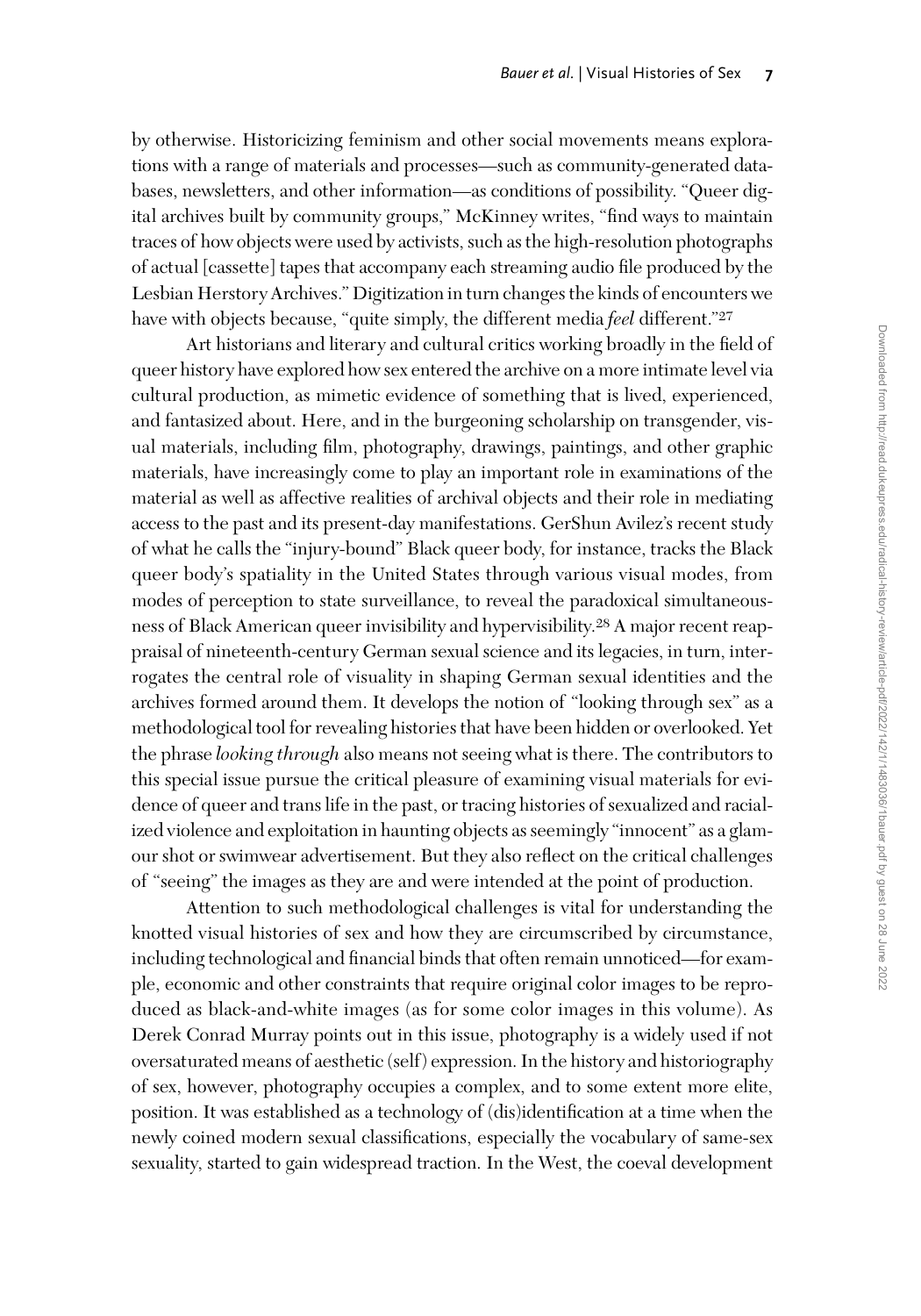of modern photography and sexuality intersected in numerous ways. On the one hand, photographs played a diagnostic role in scientific endeavors to categorize sexual types. The influential Institute of Sexual Science in Berlin, for example, which was at the heart of international sex research before World War II, used photographs of individuals to illustrate the theory, first developed by Institute founder Magnus Hirschfeld, of sexuelle Zwischenstufen, or the idea that there exists near infinite variation in sex and gender. The institute's use of photographs as evidence is indicative of the normative deployment of photography in the establishment of scientific truth and authority. Yet the sexological turn to photography nevertheless also enabled what we might call a form of queer self-fashioning. Many of the photographic subjects represented themselves in ways that felt appropriate to them, documenting their own self-expression and thus contributing to the development of a particular kind of record of Berlin's sexual subcultures.

While these images indicate some of the productive intersections between medical and sexual subcultures, the deployment of photographs as a diagnostic tool also perpetuated the medical objectification of certain subjects. The institute's pioneering work on intersex, while foundational to the development of a modern understanding of the existence of variation in "sex characteristics," illustrates this point. It visually reduced the subject to a mere body part by training the photographer's lens on the subject's genitals, a reminder that visual materials are not neutral illustrations of certain practices or circumstances. The use of photography in the institute clinic, a space that was overtly dedicated to sexual reform through scientific evidence, reinforces that visual materials cannot serve a merely illustrative role in historical analysis. Instead, historians must pay close attention to the production of images, their context, and the implication of the viewer, historical and contemporary, in meaning production. How, then, to approach visual materials that merge intensely personal and more public displays of sexual identity and desire? How do the questions about access and interpretation that radical histories of sexuality have grappled with in textual contexts shift when our focus moves to visual fragments and archives?

These are difficult questions, and ones that historians have not always answered particularly well. Photographs, as Julia Adeney Thomas observes, have the capacity to "disarm" historians, to "drive us crazy" in the way they "flirt" with the viewer,<sup>29</sup> at once seeming to offer an immediacy of access to the past yet also resisting those attempts at knowledge—what Elizabeth Edwards refers to as their "historical seduction."<sup>30</sup> Are there new ways of looking at, feeling, and even "listening" to the visual to uncover histories that are hidden as well as those in plain sight? Tina Campt has suggested that one might "listen through" seemingly banal or "flat" images; she takes the example of passport photographs of mid-century Black British men migrating from the Caribbean, for example, to see their subjects as much more than "mute supplicants of governmentality."<sup>31</sup> Becoming attuned to their "quiet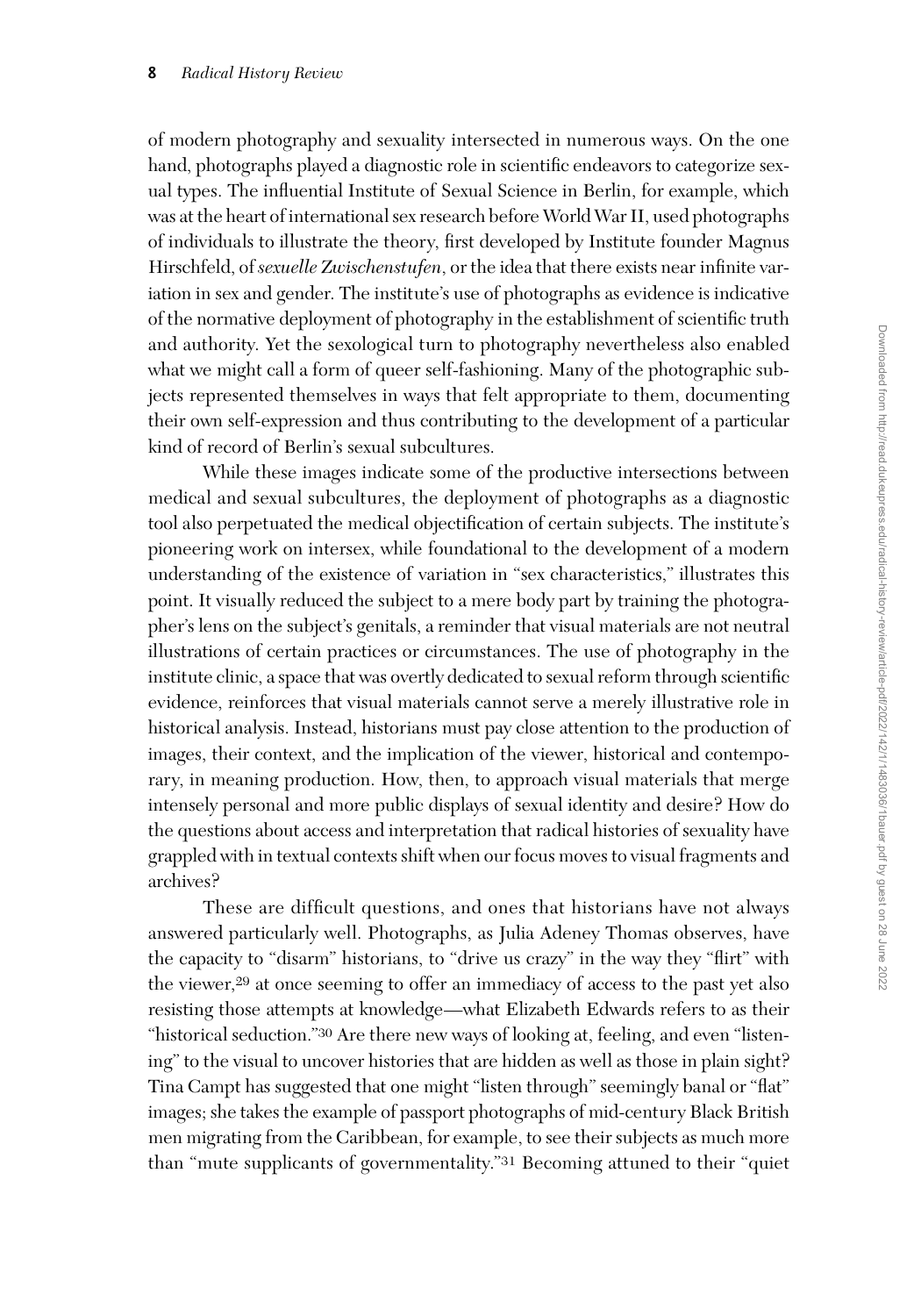frequencies," she proposes, opens windows onto marginalized histories of Black self-fashioning and resistance: of masculinity, respectability, mobility, and citizenship. Attending carefully to such layerings or frequencies becomes especially pertinent when it comes to dealing with erotic images. These, after all, have the potential to open up histories of desire and pleasure, sensuality and the illicit—aspects of the sexual past that have been persistently downplayed in the historiography. "Why are more sexually charged images still so peripheral," Jennifer Evans insists, "considering the enormous potential of these sources in unveiling not only the shape and face of moral panic, but also the more pleasant of human capacities, including intimacy, physical and emotional compatibility, attraction, and desire?"<sup>32</sup> At the same time, inquiring into the role of photographs as historical evidence opens up crucial questions for historiography more broadly. By "exposing the questions we ought to raise about all historical evidence," as Jennifer Tucker and Campt observe, "photographs reveal not simply the potential and limits of *photography* as a historical source, but the potential and limits of *all* historical sources and historical inquiry as an intellectual project."<sup>33</sup> While the visual archives examined in this issue are not limited to lens-based images, these reflections provide a suitable frame of reference for thinking about the value of turning in earnest to visual sources in expanding our knowledge of sexual pasts. Indeed, some of the most exciting methods and approaches to the study of photography in visual archives of sex may come not from the direction of history and theory of photography, or even from art history, but from social and cultural historians attending to what people in different times and places made and consumed, bought and circulated, preserved, and discarded.<sup>34</sup>

### **Overview**

The contributions to this special issue present a series of fresh, theoretically engaged contributions to the visual history and historiography of sex. They highlight the complex circulations and changing meanings of visual media for different audiences over time and ask, often in very different ways, how images help us arrive at more critical and radical histories of sex.

In the opening roundtable, "Curating Visual Histories of Sex," four curators of recent exhibitions that focused on sexuality, queer, and trans experience reflect on the dynamics and challenges of showcasing sexual histories to broad publics in museum and gallery spaces. They emphasize the rich collaborations with trans and queer activist communities that informed their approaches, while also reflecting frankly on ongoing tensions around who has the capacity to represent histories of nonnormative gender and sexual experience, and how. These discussions point to the shifting parameters of viewership across time, and across generational divides in the present, with viewers of different ages bringing to their exhibition experience very different histories of encounter with the medical profession, political activism, or racial discrimination, to name only a few relevant positionalities. The experience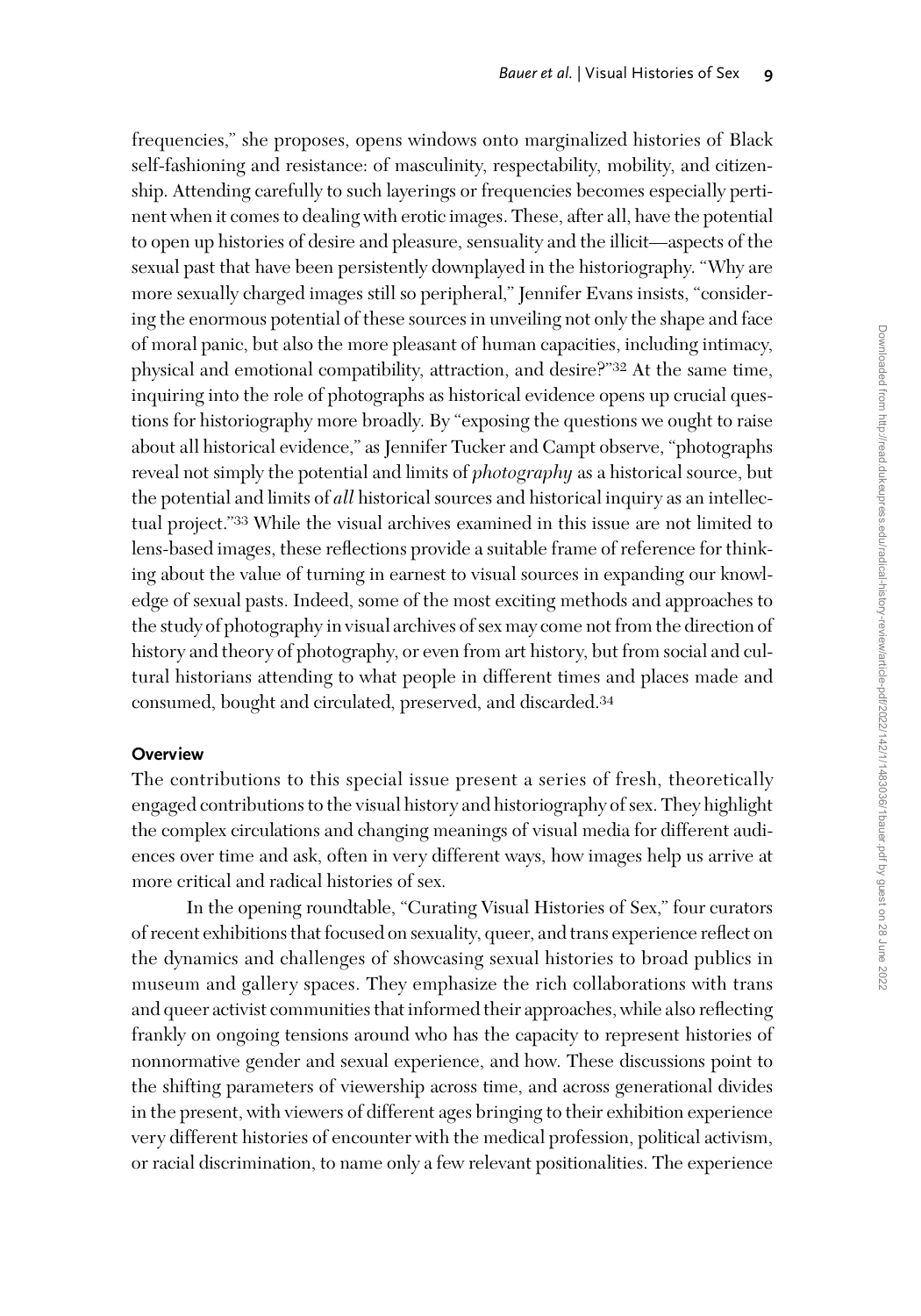of younger viewers critical of the representation of trans surgeries in the traveling exhibition TransTrans: Transatlantic Transgender Histories, Annette Timm reflects, thus sat in tension with the responses of older trans people for whom the exhibition prompted the sharing of personal memories, reflections, and images. Jeanne Vaccaro, curator of Bring Your Own Body, also explicitly sought ways of telling stories such as that of activist Chloe Dzubilo for a new generation, forging connections between her historical struggles and "contemporary movements for housing justice, transgender liberation, and AIDS organizing." Together with Meg Slater from the curatorial team behind Queer, a critical revisiting of the collection at the National Gallery of Victoria, Australia, and Ashkan Sepahvand, curator and artistic director of Odarodle—an explicitly "postcolonial perspective" on the collection in the Schwules Museum (Gay Museum) in Berlin—they reflect on how visual materials enable the telling of different kinds of sexual histories in ways that resist pathologization, sensationalism, and appropriation, and the unique experiential and affective encounters made possible for visitors within the exhibition space.

The four feature essays explore visual archives and the ways in which they shape radical histories of sexuality across contexts, ranging from the post–World War II militarized Pacific to a mid-century British murder trial, and from photographs of transwomen in late Franco-era Spain to East German homemade gay pornography. In "Bikinis and Other Atomic Incidents," Sunny Xiang arrives at the question of visual archives via swimsuit advertisements and synthetic fabrics, showing how figures such as the white, female "bikini blonde" functioned as hypervisual iterations of "atomic culture." The radical swimwear's "exotic geographic referent," the Bikini Atoll, worked to subtly legitimize US atomic power and racialized militaristic imperialism in the mid-century nuclear Pacific. It did so in ways that were not so much invisible, as previously argued, but rather "conspicuously incidental," while advertising for new synthetic fibers and intimate foundation wear worked to simultaneously introduce American society to an "atomic" vocabulary and to promote cold war values—"freedom, comfort, and protection"—among the American public.

The complex overlaying of white, blonde, female sexuality with difficult histories of violence, domination, and victimhood connects Xiang's analysis to art and visual historian Lynda Nead's examination of photographs of Ruth Ellis, the last woman hanged in Britain, in 1955, for murdering her male lover following years of domestic abuse. Nead's feminist visual analysis teases out how the meanings of photographs of the glamorous, sexy, socially aspirational, and working-class model and nightclub hostess frequently exceed that which is directly pictured. These photographs, reproduced innumerable times as they circulated through the world press, raise important questions around gender and sexuality and how these traversed mobilities constrained or enabled by class, respectability, criminality, and whiteness. "A Bruise, a Neck, and a Little Finger" homes in on a series of amateur glamour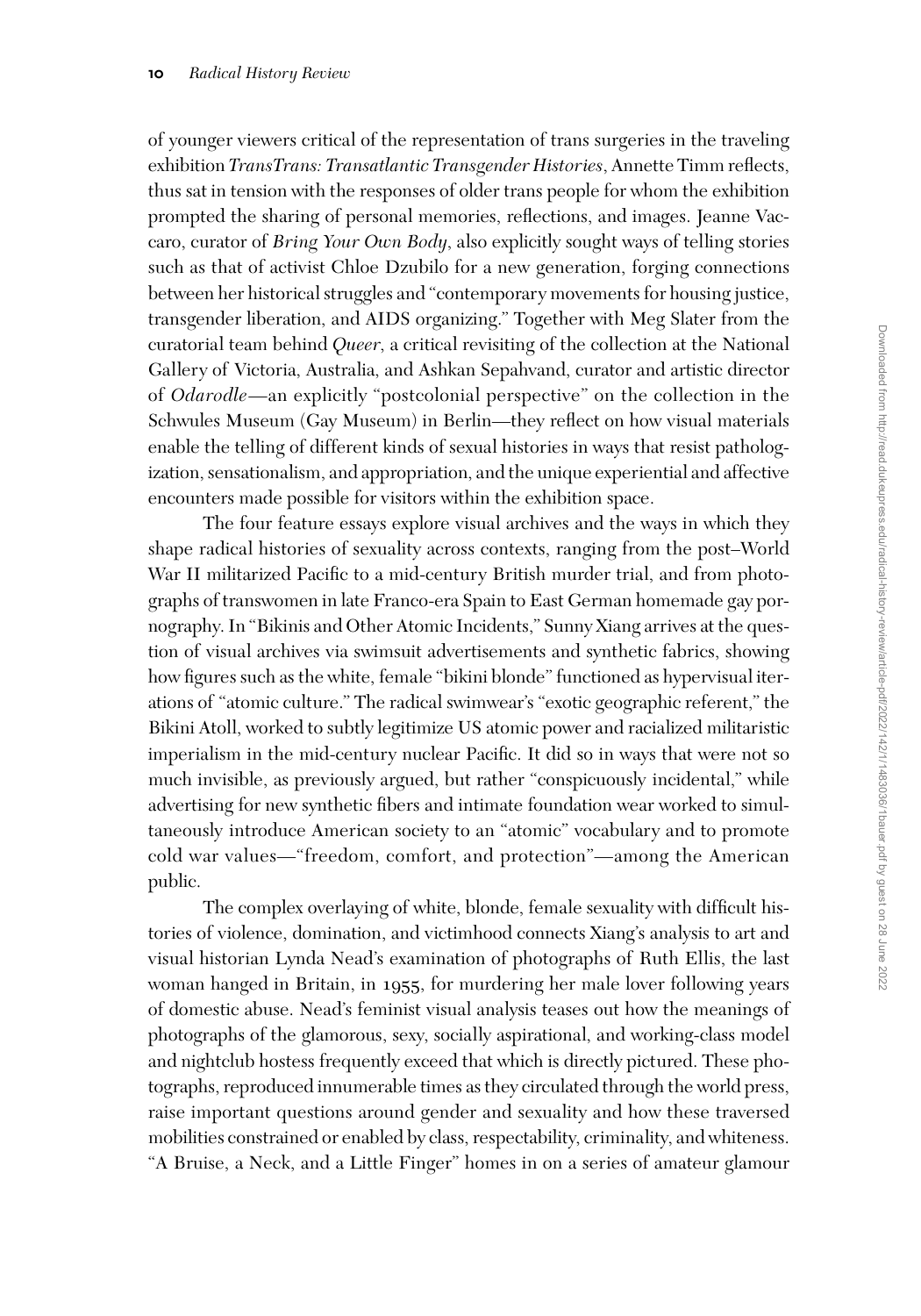shots taken in Ellis's flat, provoking us to reflect on the ways in which sex and desire might be considered to be "in"the archive—how we look for it, and when we believe ourselves to have found it—as well as what these photographs might tell us about women's lives in postwar Britain.

A similar challenge to how historians approach visual archives emanates from Javier Fernández Galeano's thoughtful exploration of "The Hermeneutics of Trans Visual Archives in Late Franco-Era Spain." Galeano homes in on the "running mascara" evident on police mugshots of working-class trans women in the early 1970s. At a time of sharp legal discrimination, these photographs are contrasted with more personal images and documents created, like Ellis's, in both more quotidian and intimate settings. Drawing on the existential significance of visibility theorized in recent trans scholarship, Galeano "listens" to these vernacular photos for the "fissures" between state narratives and individual subjectivity to situate them as "material performances" of trans subjectivity. Rather than simply illustrating the effects of state-sanctioned transphobic violence, he reads these visual archives for the way they very deliberately celebrate "joy, sisterhood, and intimacy as tenets of a livable life."

The capacity of visual archives, often quotidian and handmade, to offer access to hidden histories of pleasure and sensuality in the face of restrictive political structures is likewise central to Kyle Frackman's analysis in "Homemade Pornography and the Proliferation of Queer Pleasure in East Germany." Gay erotica produced under 1970s state socialism blended visual genres and registers—amateur snapshots taken in living rooms and bedrooms sit alongside cut-outs from commercial porn magazines—and were circulated and recirculated through underground queer networks. Frackman offers a queer lens on sex in socialist East Germany, showcasing "a clandestine yet joyful" gay sexual culture, in a time and place in which the private realm took on heightened significance for self-expression. Such images represent precisely the kind of "sexually charged" sources that, as noted above, scholars like Jennifer Evans urge historians of sexuality to take more seriously, with a view to telling histories of desire and celebration rather than just repression or violence.

Community initiatives such as "living archives" are often places of resistance to historical erasure and injustice. This is the case with the rukus! archive project: a rich visual archive launched in London in 2005 by photographer Ajamu X, and filmmaker and theater director Topher Campbell, whose conversation with artistscholar Conor McGrady is featured in this issue. The archive's mission is "to collect, preserve, exhibit, and otherwise make available for the first time to the public historical, cultural, and artistic materials related to the Black lesbian, gay, bisexual, and transgender communities in the United Kingdom through a variety of activities and events (exhibitions, film-screenings, oral history work, presentations, etc.)."<sup>35</sup> With intellectual origins in the work of Stuart Hall and British cultural studies more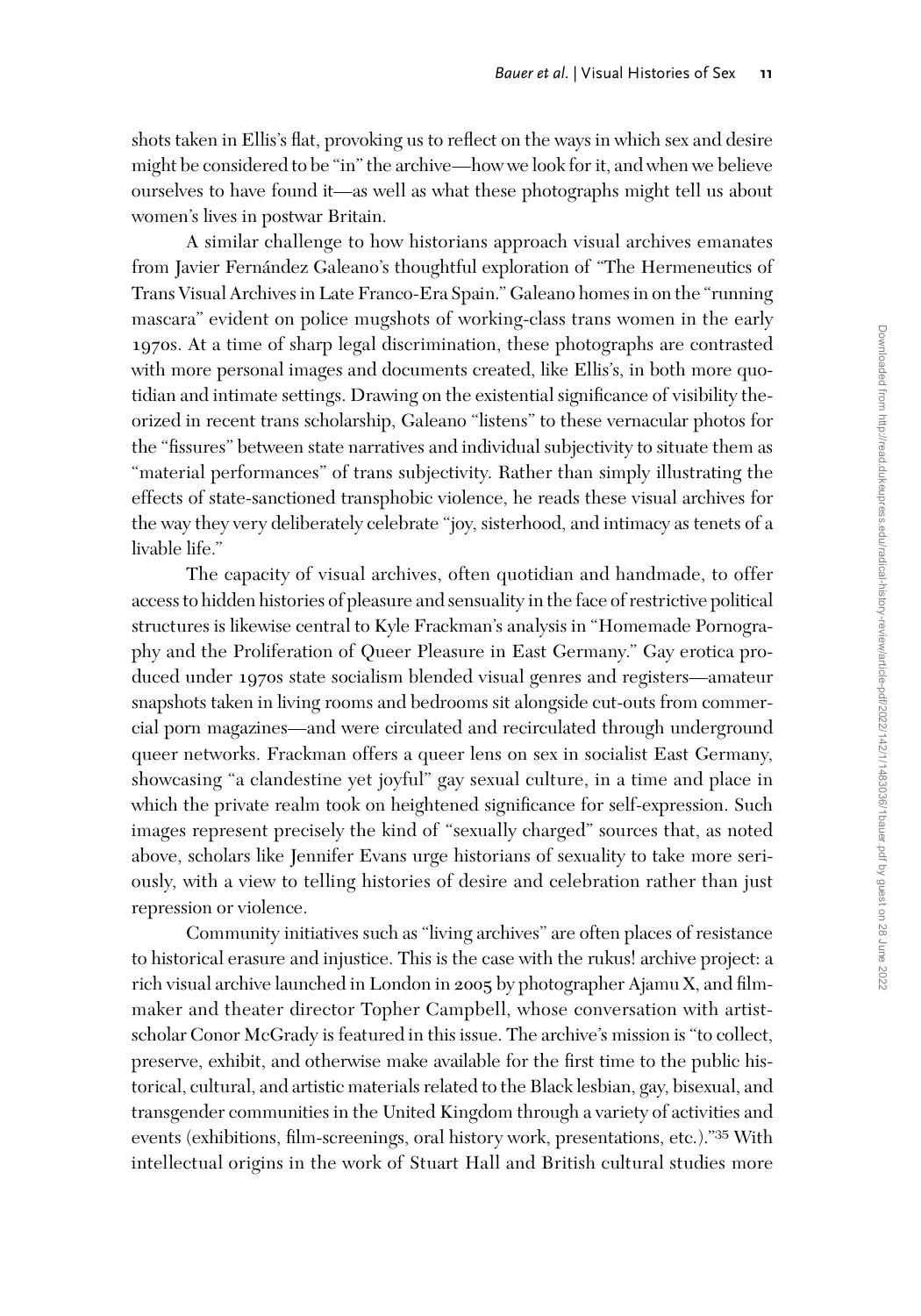generally, the project establishes a critical dialogue both with mainstream heritage practices and dominant Black and queer identity discourses. For as its cofounders Ajamu X and Campbell point out, sifting through the past to recover "what isn't there but was" can be an act of "collective rebellion": it constitutes a form of "queer archive activism," defined by Alexandra Juhasz as "a practice that adds love and hope to time and technology."<sup>36</sup>

Campbell and Ajamu X hold up the collection as a deeply political project: a strategy for invisibilized Black British LGBTQ+ communities and a riposte to the way in which white mainstream straight and LGBTQ+ cultures actively erase Black queer communities in the UK, the rukus! archive is foundational to selfrepresentation, to seeing, and to being seen, for these communities. The archives are important not least because sexual minorities use them as "a form of cultural memory"; the archive holds the potential for identifying, preserving, and interpreting the traces of subjugated knowledges, and to research on what are sometimes known as "migrant archives," counterarchives, and queer archives.<sup>37</sup>

A second set of essays and interviews also reflects on the themes of this issue. David Serlin's conversation with "queer Latinx medievalist" and art historian Roland Betancourt on Byzantine art and sexuality leaps back across the centuries to consider representations of the sexual in early Christian iconography. Betancourt's method of close visual analysis resists the "normative filters—both methodological and ideological" that have shaped dominant interpretations of well-known works. Doing so enables him to access a greater complexity, even a fundamental queerness, to past negotiations of sex than historians have tended to acknowledge. Canonical depictions of Mary's Annunciation, for example, frequently brush aside discussions of "consent" based on the presentist assumption that such a thing did not yet exist. Seeing queerness in the medieval archive, Betancourt argues, means "disorienting and disabling"those filters, looking closely, and remaining open to the possibility of surprise.

Two reflective essays then explore, first, how and why pornographic visual cultures seem to pose such problems for queer historiography and, second, the challenges and dynamic richness of engaging closely with images in the space of the university classroom. In "Sexing the Archive: Gay Porn and Subcultural Histories,"João Florêncio and Ben Miller confront the frequent reluctance of historians of queer lives and sexualities to delve into sexually explicit sources, or to see them as integral to histories of queer politics. Pornography's dual status as both documentary and fantasy certainly complicates its use as historical evidence of affect and intimacy not least by implicating the bodies and emotions of historians themselves. Yet to ignore such sources, these authors insist, "threatens queer history by writing sex out of it." Sarah Jones, too, confronts the value of embracing rather than avoiding such sources. In "Teaching the History of Sexuality with Images," she explores how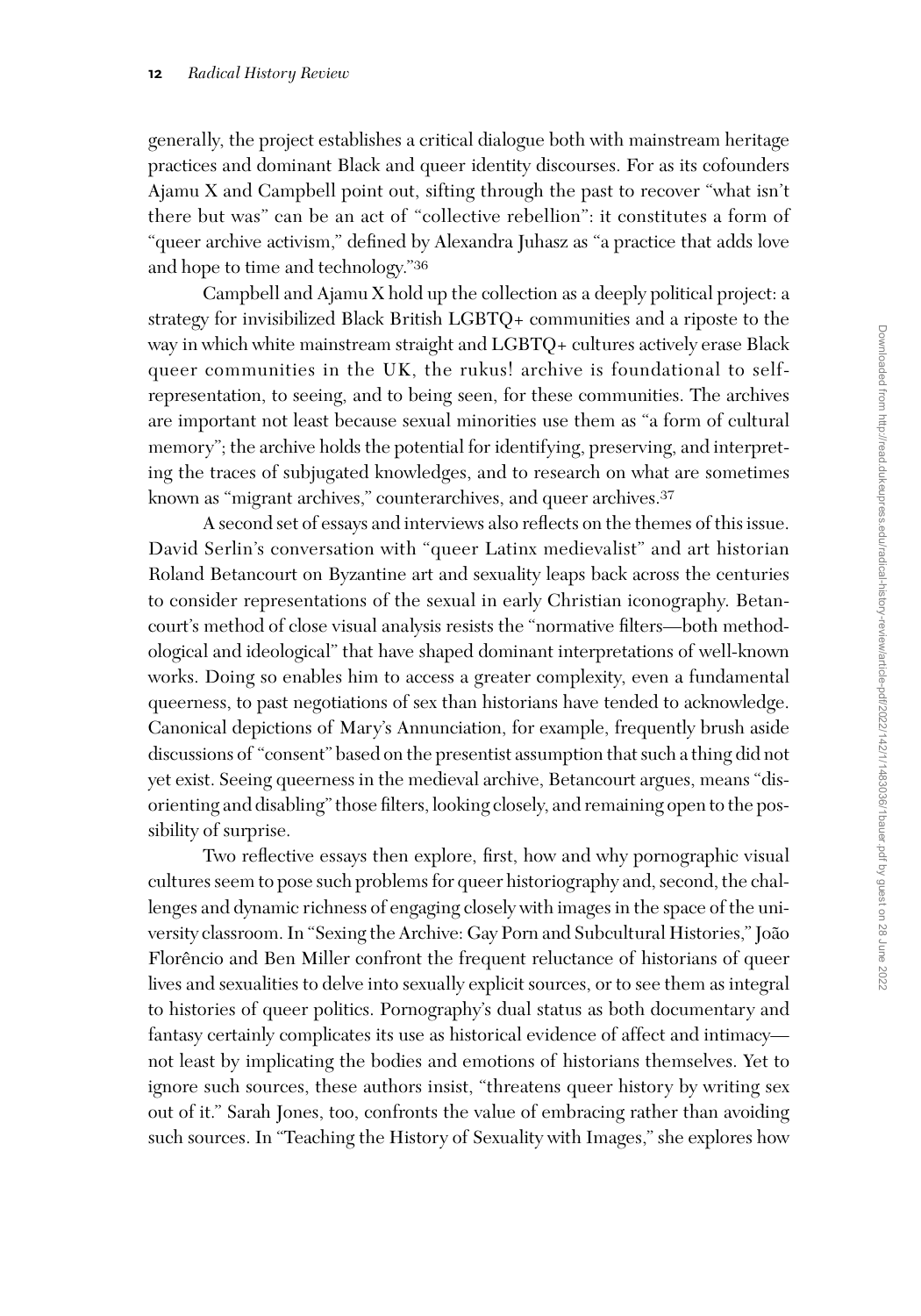using visual objects in the classroom can break open feelings of awkwardness and embarrassment to enable more radical speculation, personal discovery, and debate: debate about what constitutes an archive, what is left out, and how to critically navigate materials with the potential to shock, offend, or perpetuate individual or collective traumas or exploitation.

Bookending this "Reflections" section, Alexis Boylan's wide-ranging discussion "The Cost of That Revealing" with artist and scholar Derek Conrad Murray extends from the social inequalities highlighted by COVID-19 and the Black Lives Matter campaign to the ubiquity and politics of the selfie—including the work, featured in this issue, of former student Vivian Fu—the increasing neoliberalism of the university sector, and Murray's critical reappraisal of photographer Robert Mapplethorpe's Black male nudes in his new book Mapplethorpe and the Flower.<sup>38</sup> Like Betancourt, Murray emphasizes the need to resist the "noise" of conventional readings to work toward a deeper, more usable approach to visual culture—and again, this involves a "return to the object," as he puts it, to produce scholarship with truly radical potential. It is necessary, Murray insists, to resist overly "reverential" scholarly traditions that repeatedly produce a distorted colonialist, whitewashing approach toward the Western art "canon":"I've had to unlearn the kinds of devotion and deference towards the ideas of preeminent thinkers, so I could actually locate the omissions, blind spots and erasures that have, in many instances, led us astray." This discussion demands a much sharper critique of today's "too invasive, too panoptic and voyeuristic" Western culture of visual representation—a culture of "ceaseless observation" that has repeatedly fetishized the Black body and turned this figure into an object of consumption and spectacle. In this context, he insists, "the right to opacity can function as resistance to imposed legibility and ideological reduction."

Derek Conrad Murray's productive questioning of the "logics of constant visibility" offers at once a lens through which to view the contributions to this issue as a whole and a striking counterpart to the politics of visibility developed by writer, performer, video maker, and sex worker activist Carol Leigh, a.k.a. Scarlot Harlot, in the second and last of this issue's"Curated Spaces"sections. Responsible for coining the term sex work in the 1970s, here Leigh walks us through a section of her own visual archive of the "whore gaze." Traversing several decades of sex work and antihomophobic and pro-sex activism as a self-proclaimed "Jewish intellectual red diaper baby" of the Holocaust generation, Leigh takes us to places such as the Venice Biennale in 2001, which saw the birth of the Red Umbrella movement for the rights of sex workers, just as Slovenian artist Tadej Pogačar's CODE:RED provided a rallying point for the World Congress of Sex Workers and the first Red Umbrellas March—a symbol of collective struggle and resistance against sex worker stigmatization.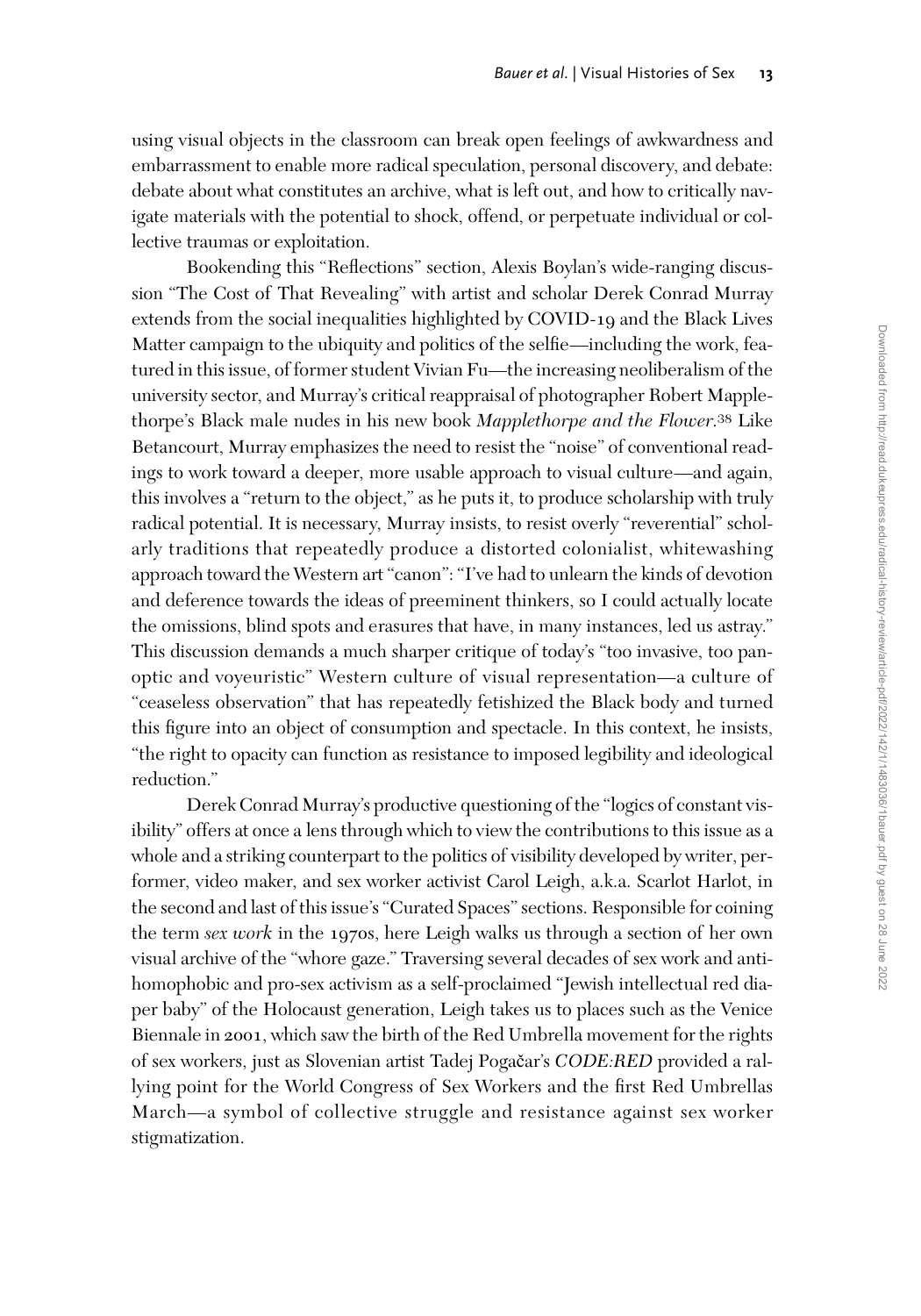### Cover Photograph by Artist Vivian Fu

This issue's cover image, titled "Self-Portrait," by the brilliant photographer Vivian Fu, seems especially representative of the themes raised herein. This striking, even lingering, image suggests the creation or construction of archives (here, photographic) and the nature of their curation even before they exist—the desire of the artist-technician's eye to reveal, display, or converse with the human condition. This image also reflects both subjects' visibility and invisibility by placement in relationship to the photographer. Fu herself is shaded, partially visible in the foreground while in the background there is a blurred but suggestive silhouette. This affective choice connects the quotidian acts of living (with a lover) to a specific moment, caught on film. The figure seems human, sprawled on a bed unclothed—distanced from the photographer who is recorder of a scene and initiator of a visual archive (of sex?). It suggests the illusiveness and complexity of considering the past through visual archives.

Heike Bauer is professor of modern literature and cultural history at Birkbeck College, University of London. She has published widely on sexology, literature, and the modern history of sexuality, and on the rise of queer and feminist graphic novels. Her most recent book is *The Hirschfeld* Archives: Violence, Death, and Modern Queer Culture (2017; available open access: [www.oapen](http://www.oapen.org/search?identifier=628406) [.org/search?identi](http://www.oapen.org/search?identifier=628406)fier=628406). She is now at work on a cultural history of the dangerous dog.

Melina Pappademos is associate professor of history and the director of the Africana Studies Institute at the University of Connecticut, Storrs. She researches the social and cultural history of race and political mobilizations in the Caribbean and Latin America. Her first book, Black Political Activism and the Cuban Republic (2011), won the Southern Historical Association's Murdo J. Macleod Best Book Prize. Her second book project examines political symbolism during Cuba's turbulent 1930s and 1940s.

Katie Sutton is associate professor of German and gender studies at the Australian National University. She is the author of Sex between Body and Mind: Psychoanalysis and Sexology in the German-Speaking World, 1890s–1930s (2019) and The Masculine Woman in Weimar Germany (2011), and articles on the history of gender, sexuality, and sexology in early twentieth-century Germany, including interwar trans subcultures.

Jennifer Tucker is associate professor of the history of technology and feminist, gender, and sexuality studies at Wesleyan University. She has published widely on photography, Victorian visual culture, museums, the role of evidence in jury trials, environmental law, guns and society, and public history. Her books include Nature Exposed: Photography as Eyewitness in Victorian Science (2006) and A Right to Bear Arms? The Contested Role of History in Contemporary Debates on the Second Amendment (2019).

### Notes

- 1. Murphy, Tortorici, and Marshall, "Queering Archives: Historical Unravelings."
- 2. Marshall, Murphy, and Tortorici, "Queering Archives," 1.
- 3. Brown, The Repeating Body; Tucker, Nature Exposed.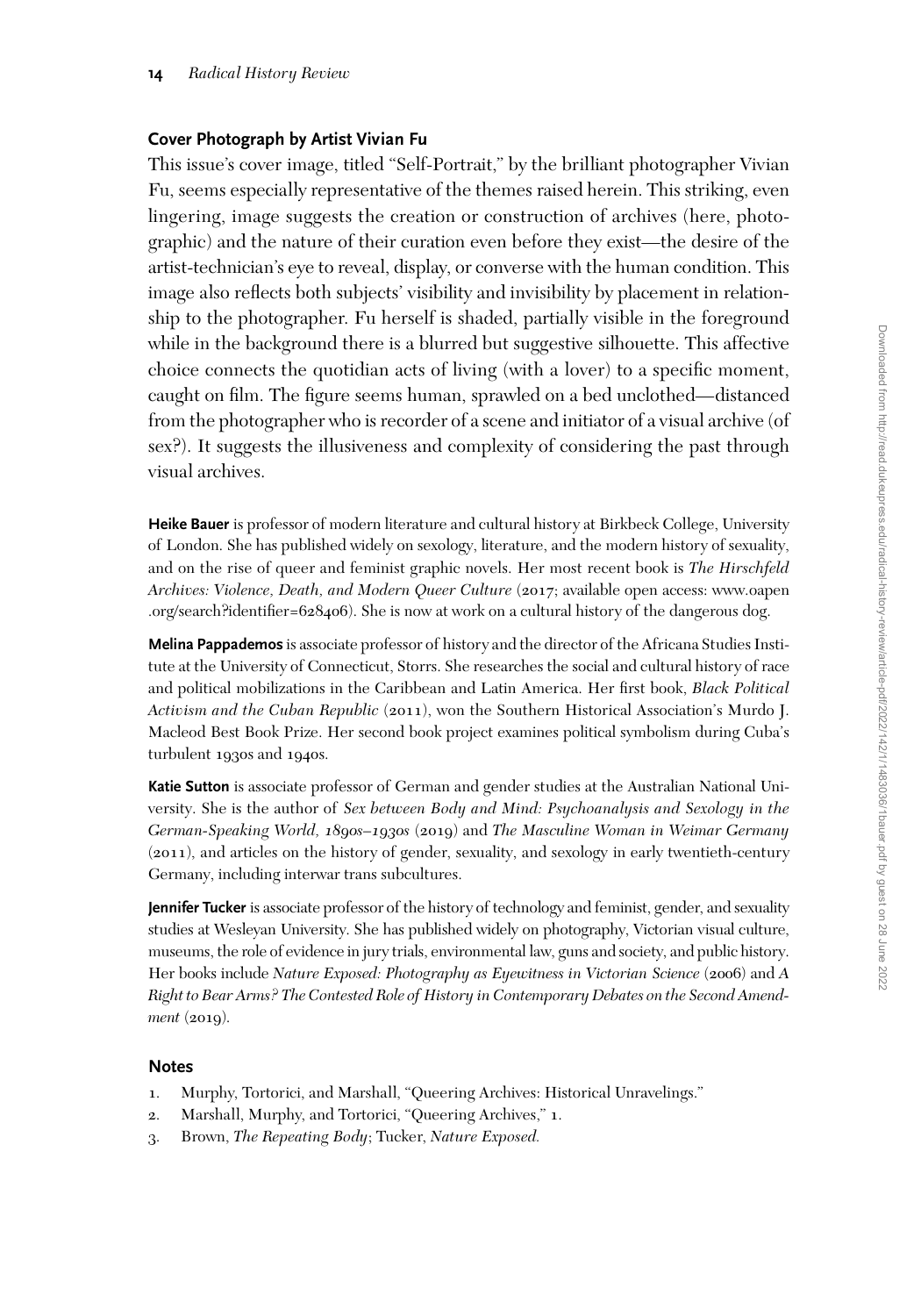- 4. Foucault, History of Sexuality.
- 5. Bauer, English Literary Sexology; Bauer, Hirschfeld Archives; Beccalossi, Female Sexual Inversion; Chiang, "Liberating Sex, Knowing Desire"; Damousi, Lang, and Sutton, Case Studies; Doan, Disturbing Practices; Kahan, The Book of Minor Perverts; Kunzel, Criminal Intimacy; Leng, Sexual Politics and Feminist Science; Love, Feeling Backward; Spector, Puff, and Herzog, After the History of Sexuality; Sutton, Sex between Body and Mind.
- 6. Arondekar, For the Record; Bauer, Sexology and Translation; Chiang, After Eunuchs; Fuechtner, Haynes, and Jones, A Global History of Sexual Science; Kozma, Global Women, Colonial Ports; Mitra, Indian Sex Life; Pande, Sex, Law, and the Politics of Age.
- 7. Chiang, Transtopia in the Sinophone Pacific; Halberstam, Wild Things; LaFleur, The Natural History of Sexuality in Early America; Manion, Female Husbands; Stryker, Transgender History.
- 8. Leng and Sutton, "Histories of Sexology Today."
- 9. Freeman, "Time Binds, or Erotohistoriography."
- 10. McKinney, Information Activism, 197.
- 11. Hall, "Constituting an Archive," 92.
- 12. Cvetkovich, Archive of Feelings, 7.
- 13. Dean, "Introduction," 10.
- 14. Dean, "Introduction," 18.
- 15. Werbel, Lust on Trial; Cvetkovich, Archive of Feelings, 7.
- 16. Stone and Cantrell, "Something Queer at the Archive," 5.
- 17. Lorde, Uses of the Erotic, 3.
- 18. Battle-Baptiste and Rusert, W.E.B. Du Bois's Data Portraits.
- 19. X, Campbell, and Stevens, "Love and Lubrication in the Archives."
- 20. Dean, "Introduction," 3.
- 21. Tyburczy, "All Museums Are Sex Museums"; Evans, "Seeing Subjectivity," 434.
- 22. Sigel, People's Porn, 23.
- 23. Irvine, Disorders of Desire.
- 24. Bull, "More than a Case of Mistaken Identity," 12.
- 25. Muñoz, "Ephemera as Evidence," 10.
- 26. McKinney, Information Activism.
- 27. McKinney, Information Activism, 157.
- 28. Avilez, Black Queer Freedom, 11.
- 29. Thomas, "Evidence of Sight," 151.
- 30. Edwards, "Thoughts on Photography," 24–25.
- 31. Campt, Listening to Images, 9.
- 32. Evans, "Seeing Subjectivity," 434–35.
- 33. Tucker, with Campt, "Introduction."
- 34. Tucker, "Visual and Material Studies"; Tucker, Nature Exposed; Tucker, "The Historian, the Picture and the Archive."
- 35. X, Campbell, and Stevens, "Love and Lubrication in the Archives," 271.
- 36. X, Campbell, and Stevens, "Love and Lubrication in the Archives," 272–73.
- 37. Dean, "Introduction," 10–11.
- 38. Murray, Mapplethorpe and the Flower.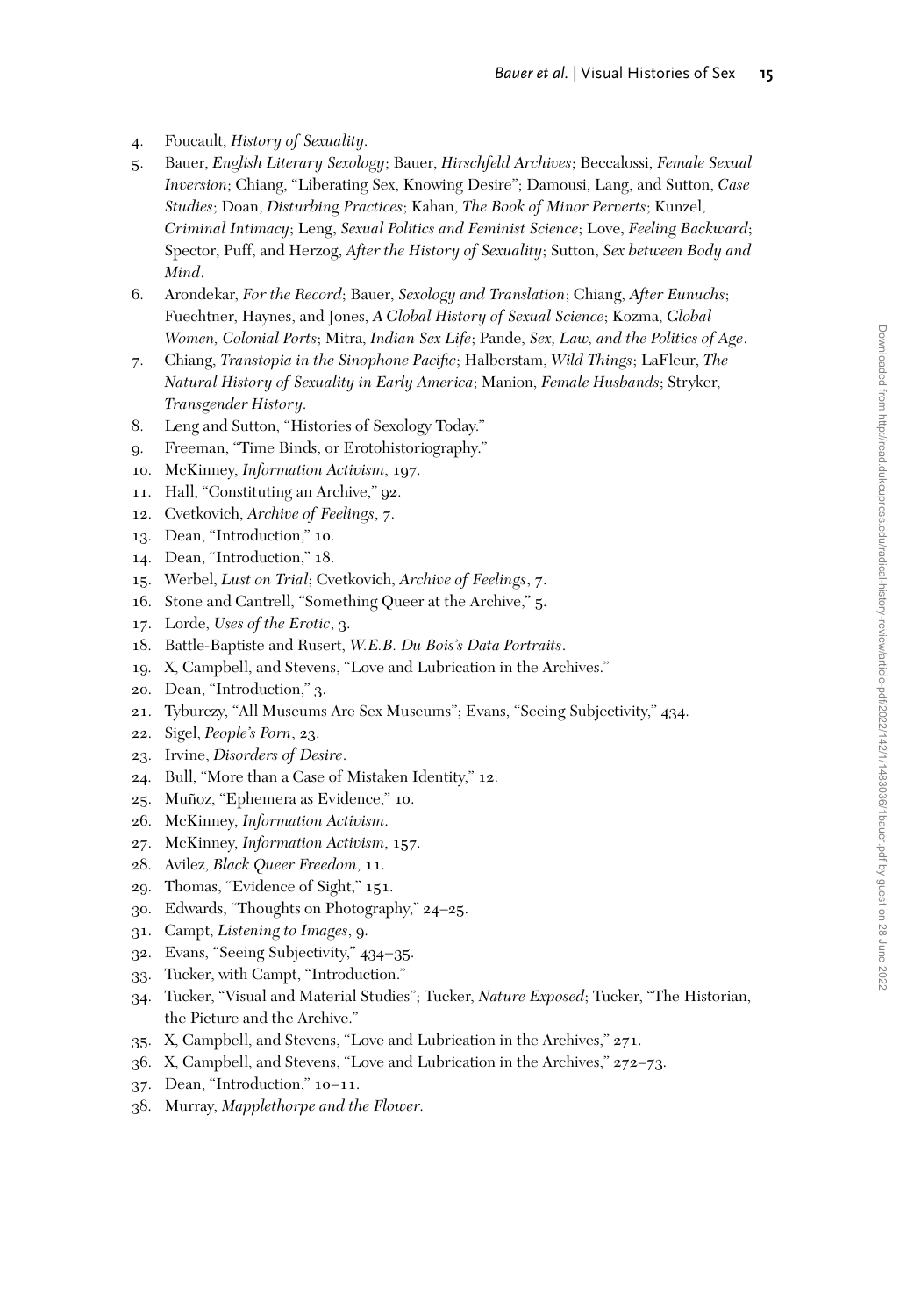#### References

- Arondekar, Anjali. For the Record: On Sexuality and the Colonial Archive in India. Durham, NC: Duke University Press, 2009.
- Avilez, GerShun. Black Queer Freedom: Spaces of Injury and Paths of Desire. Urbana: University of Illinois Press, 2020.
- Battle-Baptiste, Whitney, and Britt Rusert. W.E.B. Du Bois's Data Portraits, Visualizing Black America: The Color Line at the Turn of the Twentieth Century. New York: Princeton Architectural, 2018.

Bauer, Heike. The Hirscheld Archives: Violence, Death, and Modern Queer Culture. Philadelphia: Temple University Press, 2017.

- Bauer, Heike, ed. Sexology and Translation: Cultural and Scientific Encounters across the Modern World. Philadelphia: Temple University Press, 2015.
- Beccalossi, Chiara. Female Sexual Inversion: Same-Sex Desires in Italian and British Sexology, c. 1870–1920. Basingstoke, UK: Palgrave Macmillan, 2012.

Brown, Kimberly Juanita. The Repeating Body: Slavery's Visual Resonance in the Contemporary. Durham, NC: Duke University Press, 2015.

- Bull, Sarah. "More than a Case of Mistaken Identity: Adult Entertainment and the Making of Early Sexology." History of the Human Sciences 34, no. 1 (2021): 10–39.
- Campt, Tina. Listening to Images. Durham, NC: Duke University Press, 2017.
- Chiang, Howard. After Eunuchs: Science, Medicine, and the Transformation of Sex in Modern China. New York: Columbia University Press, 2018.
- Chiang, Howard. "Liberating Sex, Knowing Desire: Scientia Sexualis and Epistemic Turning Points in the History of Sexuality." History of Human Sciences 23, no. 5 (2010): 42-69.
- Chiang, Howard. Transtopia in the Sinophone Pacific. New York: Columbia University Press, 2021.
- Cvetkovich, Ann. An Archive of Feelings: Trauma, Sexuality, and Lesbian Public Cultures. Durham, NC: Duke University Press, 2003.
- Damousi, Joy, Birgit Lang, and Katie Sutton, eds. Case Studies and the Dissemination of Knowledge. New York: Routledge, 2015.
- Dean, Tim. "Introduction: Pornography, Technology, Archive." In Porn Archives, edited by Tim Dean, Steven Ruszczycky, and David Squires, 1–28. Durham, NC: Duke University Press, 2014.
- Doan, Laura. Disturbing Practices: History, Sexuality, and Women's Experiences of Modern War. Chicago: University of Chicago Press, 2013.
- Edwards, Elizabeth. "Thoughts on Photography and the Practice of History." In The Ethics of Seeing: Photography and Twentieth Century German History, edited by Jennifer V. Evans, Paul Betts, and Stefan-Ludwig Hoffmann, 23–36. New York: Berghahn, 2018.
- Evans, Jennifer. "Seeing Subjectivity: Erotic Photography and the Optics of Desire." American Historical Review 118, no. 2 (2013): 430–62.
- Foucault, Michel. The History of Sexuality, Volume 1: An Introduction. Translated by Robert Hurley. London: Penguin Books, 1990.

Freeman, Elizabeth. "Time Binds, or Erotohistoriograpy." Social Text 84–85, no. 23 (2005): 57–68.

Fuechtner, Veronika, Douglas E. Haynes, and Ryan M. Jones, eds. A Global History of Sexual Science, 1880–1960. Oakland: University of California Press, 2017.

- Halberstam, Jack. Wild Things: The Disorder of Desire. Durham, NC: Duke University Press, 2020.
- Hall, Stuart. "Constituting an Archive." Third Text 15, no. 54 (2001): 89–92.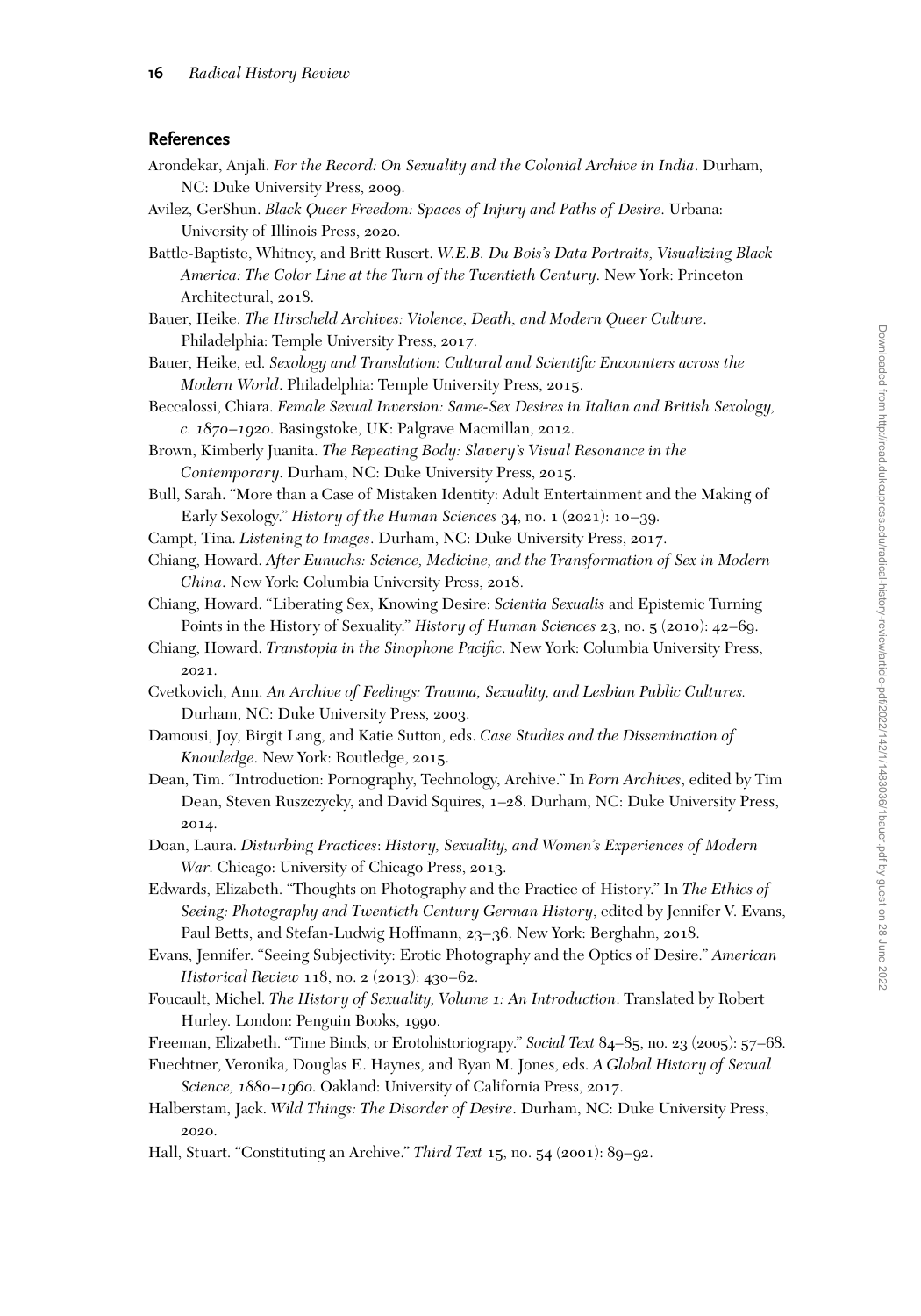- Irvine, Janice. Disorders of Desire: Sexuality and Gender in Modern American Sexology. Philadelphia: Temple University Press, 2005.
- Kahan, Benjamin. The Book of Minor Perverts: Sexology, Etiology, and the Emergences of Sexuality. Chicago: University of Chicago Press, 2019.
- Kozma, Liat. Global Women, Colonial Ports: Prostitution in the Interwar Middle East. New York: SUNY Press, 2017.
- Kunzel, Regina. Criminal Intimacy: Prison and the Uneven History of Modern American Sexuality. Chicago: Chicago University Press, 2008.
- LaFleur, Greta. The Natural History of Sexuality in Early America. Baltimore, MD: John Hopkins University Press, 2018.
- Leng, Kirsten. Sexual Politics and Feminist Science: Women Sexologists in Germany, 1900– 1933. Ithaca, NY: Cornell University Press, 2018.
- Leng, Kirsten, and Katie Sutton. "Histories of Sexology Today: Reimagining the Boundaries of Scientia Sexualis." Introduction to History of Human Sciences 34, no. 1 (2021): 3-9.
- Lorde, Audre. Uses of the Erotic, the Erotic as Power. Pamphlet. Brooklyn: Out & Out Books, 1978.
- Love, Heather. Feeling Backward: Loss and the Politics of Queer History. Cambridge, MA: Harvard University Press, 2009.
- Manion, Jen. Female Husbands: A Trans History. Cambridge: Cambridge University Press, 2020.
- Marshall, Daniel, Kevin P. Murphy, and Zeb Tortorici. "Queering Archives: Historical Unravelings." Radical History Review, no. 120 (2014): 1–11.
- McKinney, Cait. Information Activism: A Queer History of Lesbian Media Technologies. Durham, NC: Duke University Press, 2020.
- Mitra, Durba. Indian Sex Life: Sexuality and the Colonial Origins of Modern Thought. Princeton, NJ: Princeton University Press, 2020.
- Muñoz, José Esteban. "Ephemera as Evidence: Introductory Notes to Queer Acts." Women and Performance: A Journal of Feminist Theory 8, no. 2 (1996): 5-16.
- Murphy, Kevin P., Zeb Tortorici, and Daniel Marshall, eds. "Queering Archives: Historical Unravelings." Special issue, Radical History Review, no. 120 (2014).
- Murray, Derek. Mapplethorpe and the Flower: Radical Sexuality and the Limits of Control. New York: Bloomsbury Visual Arts, 2020.
- Pande, Ishita. Sex, Law, and the Politics of Age: Child Marriage in India, 1891–1937. Cambridge: Cambridge University Press, 2020.
- Sigel, Lisa Z. The People's Porn: A History of Handmade Pornography in America. London: Reaktion, 2020.
- Spector, Scott, Helmut Puff, and Dagmar Herzog, eds. After the History of Sexuality: German Genealogies with and beyond Foucault. New York: Berghahn, 2012.
- Stone, Amy L., and Jaime Cantrell. "Something Queer at the Archive." In Out of the Closet, into the Archives: Researching Sexual Histories, edited by Amy L. Stone and Jaime Cantrell, 1–22. New York: SUNY Press, 2015.
- Stryker, Susan. Transgender History. Berkeley, CA: Seal, 2008.
- Sutton, Katie. Sex between Body and Mind: Psychoanalysis and Sexology in the German-Speaking World, 1890s–1930s. Ann Arbor: University of Michigan Press, 2019.
- Thomas, Julia Adeney. "The Evidence of Sight." In "Photography and Historical Interpretation," edited by Jennifer Tucker. Special issue, History and Theory 48, no. 4 (2009): 151–68.